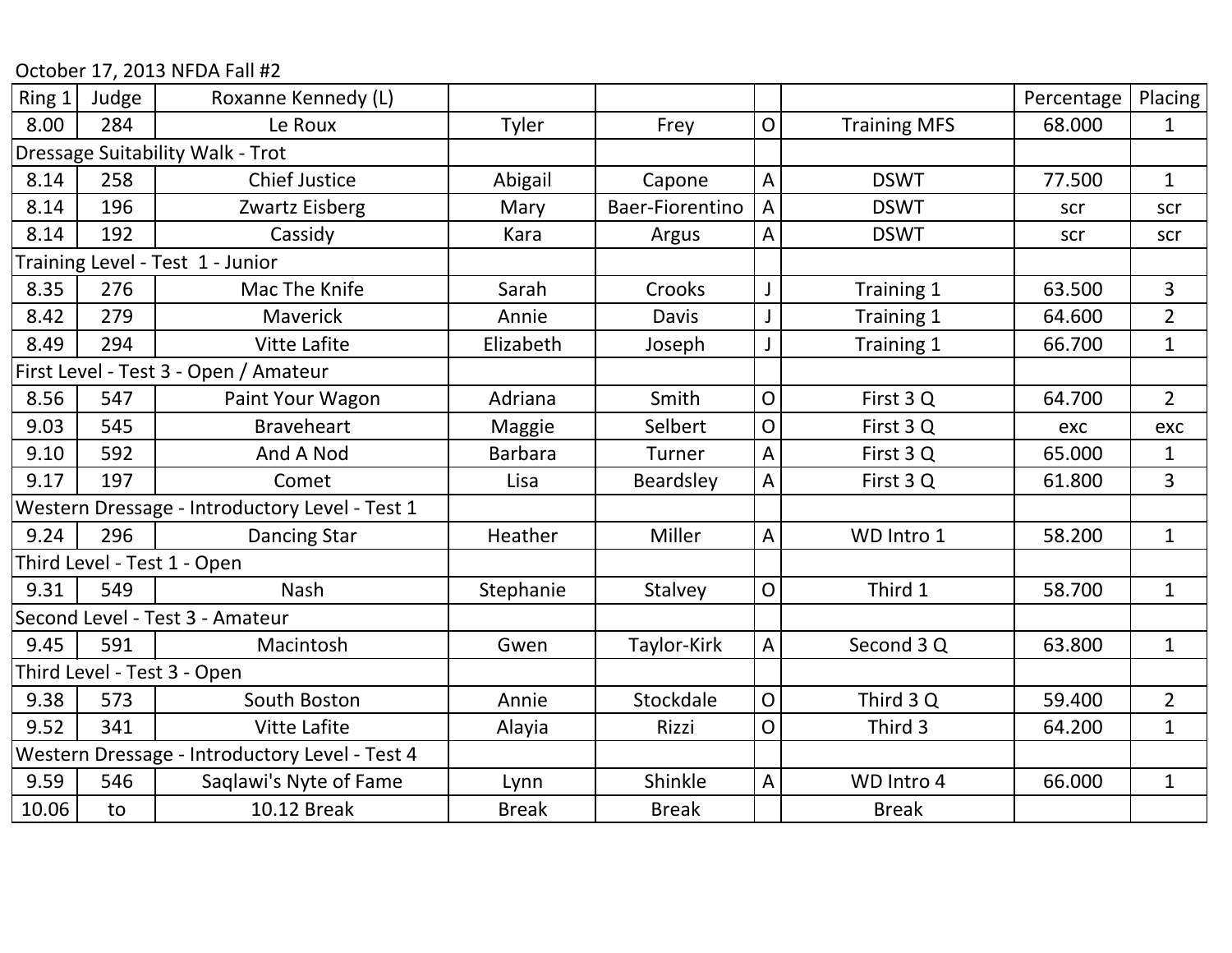|       |         | First Level - Test 3 - Amateur        |               |                 |                           |              |        |                |
|-------|---------|---------------------------------------|---------------|-----------------|---------------------------|--------------|--------|----------------|
| 10.20 | 489     | Millie                                | Taylor        | Ruth            | $\boldsymbol{\mathsf{A}}$ | First 3      | 63.400 | $\mathbf{1}$   |
| 10.27 | 286     | Ramses                                | <b>Birgit</b> | Grafe           | A                         | First 3      | 62.300 | $\overline{2}$ |
| 10.34 | 598     | Adagio                                | Cassidy       | Spurgeon        | $\mathsf A$               | First 3      | 61.900 | $\overline{3}$ |
| 10.41 | 293     | Seattle Chief                         | Kate          | Johnson         | A                         | First 3      | 59.400 | 5              |
| 10.48 | 594     | Mosaic                                | Michelle      | Velasco         | A                         | First 3      | 60.600 | $\overline{4}$ |
|       |         | Introductory Level - Test B - Junior  |               |                 |                           |              |        |                |
| 10.55 | 281     | <b>NoTorius</b>                       | Laken         | Eby             |                           | Intro B      | 65.000 | $\overline{2}$ |
| 11.02 | 292     | Champ                                 | Katelyn       | Jaroszeski      | $\mathsf J$               | Intro B      | 63.100 | $\overline{3}$ |
| 11.09 | 590     | Venue                                 | <b>Darius</b> | Taylor          | $\mathsf{J}$              | Intro B      | 65.600 | $\mathbf{1}$   |
|       |         | Introductory Level - Test B - Amateur |               |                 |                           |              |        |                |
| 11.16 | 297     | <b>Two Weeks Notice</b>               | Ashley        | Price           | A                         | Intro B      | 63.400 | $\overline{4}$ |
| 11.23 | 192     | Cassidy                               | Kara          | Argus           | $\boldsymbol{\mathsf{A}}$ | Intro B Q    | 66.900 | $\overline{2}$ |
| 11.30 | 285     | Mabel                                 | <b>Beth</b>   | Gould           | $\overline{A}$            | Intro B Q    | scr    | scr            |
| 11.37 | 544     | Donna Gracia                          | Linda         | Scott           | A                         | Intro B Q    | 60.900 | 5              |
| 11.44 | 224     | Lucy                                  | Kelly         | <b>Brazeal</b>  | $\overline{A}$            | Intro B Q    | 67.200 | $\mathbf{1}$   |
| 11.51 | 196     | Zwartz Eisberg                        | Mary          | Baer-Fiorentino | $\overline{A}$            | Intro B Q    | 65.000 | $\overline{3}$ |
| 11.58 | to 1.00 | Lunch                                 | Lunch         | Lunch           |                           | Lunch        |        |                |
|       |         | Introductory Level - Test A - Amateur |               |                 |                           |              |        |                |
| 1.00  | 199     | Cool Man Shade                        | Lisa          | Beardsley       | $\overline{A}$            | Intro A      | 63.100 | $\mathbf{1}$   |
| 1.07  | 548     | Sonic Boom                            | Chantae       | Smith           | $\overline{A}$            | Intro A      | 62.800 | $\overline{2}$ |
|       |         | Training Level - Test 3 - Amateur     |               |                 |                           |              |        |                |
| 1.14  | 298     | Chips Ahoy                            | Karen         | Putzke          | $\mathsf A$               | Training 3 Q | scr    | scr            |
| 1.21  | 239     | Revolver                              | Shantel       | <b>Brooks</b>   | A                         | Training 3 Q | 65.600 | $\mathbf{1}$   |
| 1.28  | 291     | From Hello                            | Sarah         | Hayes           | $\boldsymbol{\mathsf{A}}$ | Training 3 Q | 64.800 | $\overline{2}$ |
| 1.35  | 199     | Cool Man Shade                        | Lisa          | Beardsley       | $\overline{A}$            | Training 3 Q | 60.400 | $\overline{3}$ |
|       |         | Trainign Level - Pas De Deux          |               |                 |                           |              |        |                |
| 1.35  | 289     | <b>High Cotton</b>                    | Hannah        | Grimm           | $\mathsf J$               | Pas De Deux  | scr    | scr            |
| 1.42  | 593     | <b>NoTorius</b>                       | Michelle      | Velasco         | $\mathsf{A}$              | Pas De Deux  | scr    | scr            |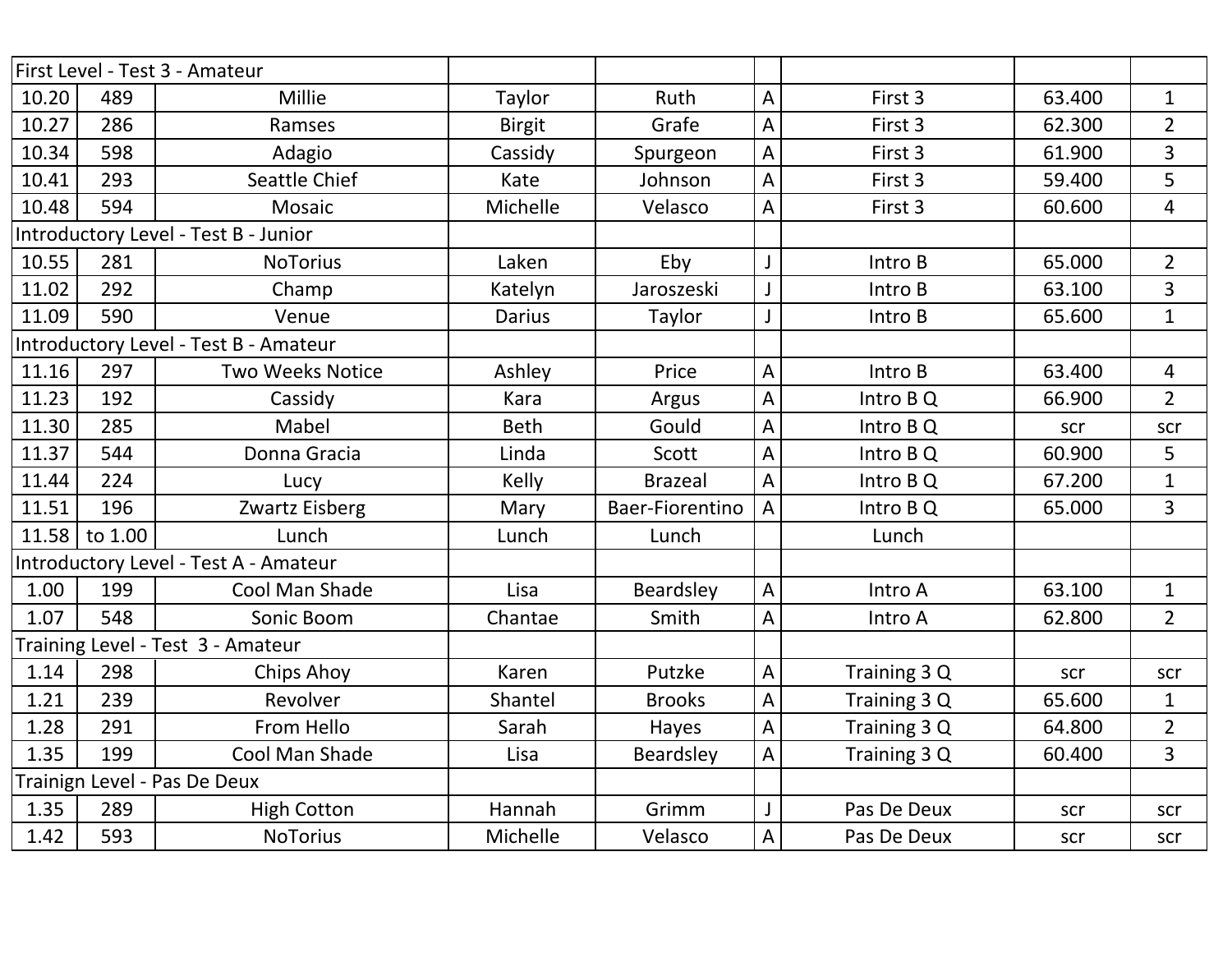|        |                         | Introductory Level - Test B - Amateur / Open   |                |                 |              |                   |        |                |
|--------|-------------------------|------------------------------------------------|----------------|-----------------|--------------|-------------------|--------|----------------|
| 1.49   | 258                     | <b>Chief Justice</b>                           | Abigail        | Capone          | A            | Intro B           | 70.900 | 1              |
| 1.56   | 550                     | <b>Tulach Mhor Dew</b>                         | Jane           | <b>Steen</b>    | O            | Intro B           | 61.600 | 5              |
| 2.03   | 290                     | Pacer                                          | Amber          | Hagin           | A            | Intro B Q         | 64.400 | 4              |
| 2.10   | 138                     | <b>SS Sambuca</b>                              | Karin          | Andra           | A            | Intro B           | 66.300 | $\overline{2}$ |
| 2.17   | 480                     | Silhouette                                     | Samantha       | Rodgers         | A            | Intro B           | 65.300 | 3              |
|        |                         | Training Level - Test 1 - Amateur              |                |                 |              |                   |        |                |
| 10.13  | 197                     | Comet                                          | Lisa           | Beardsley       | A            | Training 1 (ROT)  | 64.400 | 4              |
| 2.24   | 595                     | <b>Nearly Normal</b>                           | Heather        | Venter          | A            | Training 1        | 65.200 | $\mathbf{1}$   |
| 2.31   | 297                     | <b>Two Weeks Notice</b>                        | Ashley         | Price           | A            | Training 1        | 64.800 | 3              |
| 2.52   | 196                     | Zwartz Eisberg                                 | Mary           | Baer-Fiorentino | A            | Training 1        | 64.800 | $\overline{2}$ |
| 2.59   | 300                     | Picasso                                        | Lisa           | Richards        | A            | Training 1        | 60.400 | 5              |
|        |                         | Training Level - Test 2 - Open                 |                |                 |              |                   |        |                |
| 3.06   | 234                     | Magnum's Guardian                              | Pat            | <b>Broekema</b> | $\mathsf{O}$ | <b>Training 2</b> | 67.700 | $\mathbf{1}$   |
| 3.13   | 284                     | Le Roux                                        | Tyler          | Frey            | $\mathsf{O}$ | <b>Training 2</b> | 64.100 | $\overline{2}$ |
|        |                         | First Level - Test 3 - Junior                  |                |                 |              |                   |        |                |
| 3.20   | 288                     | Montego Bay                                    | Hannah         | Grimm           |              | Training 3 Q      | 64.800 | $\mathbf 1$    |
|        | <b>Additional Rides</b> |                                                |                |                 |              |                   |        |                |
| 3.27   | 600                     | Confederate                                    | Kayla          | Kennedy         | J            | Training 1        | 63.100 | $\mathbf 1$    |
| 3.34   | 599                     | Roxy                                           | Virginia Grace | Taylor          |              | Intro B Q         | 64.100 | $\mathbf 1$    |
|        |                         |                                                |                |                 |              |                   |        |                |
| Ring 2 |                         | Judge Jennifer Benoit (r)                      |                |                 |              |                   |        |                |
|        |                         | Western Dressage - Introductory Level - Test 1 |                |                 |              |                   |        |                |
| 8.30   | 296                     | <b>Dancing Star</b>                            | Heather        | Miller          | A            | WD Intro 1        | 64.300 | 1              |
|        |                         | Western Dressage - Introductory Level - Test 3 |                |                 |              |                   |        |                |
| 8.37   | 546                     | Saqlawi's Nyte of Fame                         | Lynn           | Shinkle         | $\mathsf A$  | WD Intro 3        | 65.400 | $\overline{2}$ |
| 8.44   | 555                     | <b>Technicolor Smoke</b>                       | Tonia          | Stewart         | A            | WD Intro 3        | 67.100 | $\mathbf{1}$   |
|        |                         | First Level - Test 1 - Amateur                 |                |                 |              |                   |        |                |
| 8.51   | 298                     | Chips Ahoy                                     | Karen          | Putzke          | A            | First 1           | scr    | scr            |
| 8.58   | 594                     | Mosaic                                         | Michelle       | Velasco         | A            | First 1           | 66.700 | $\mathbf{1}$   |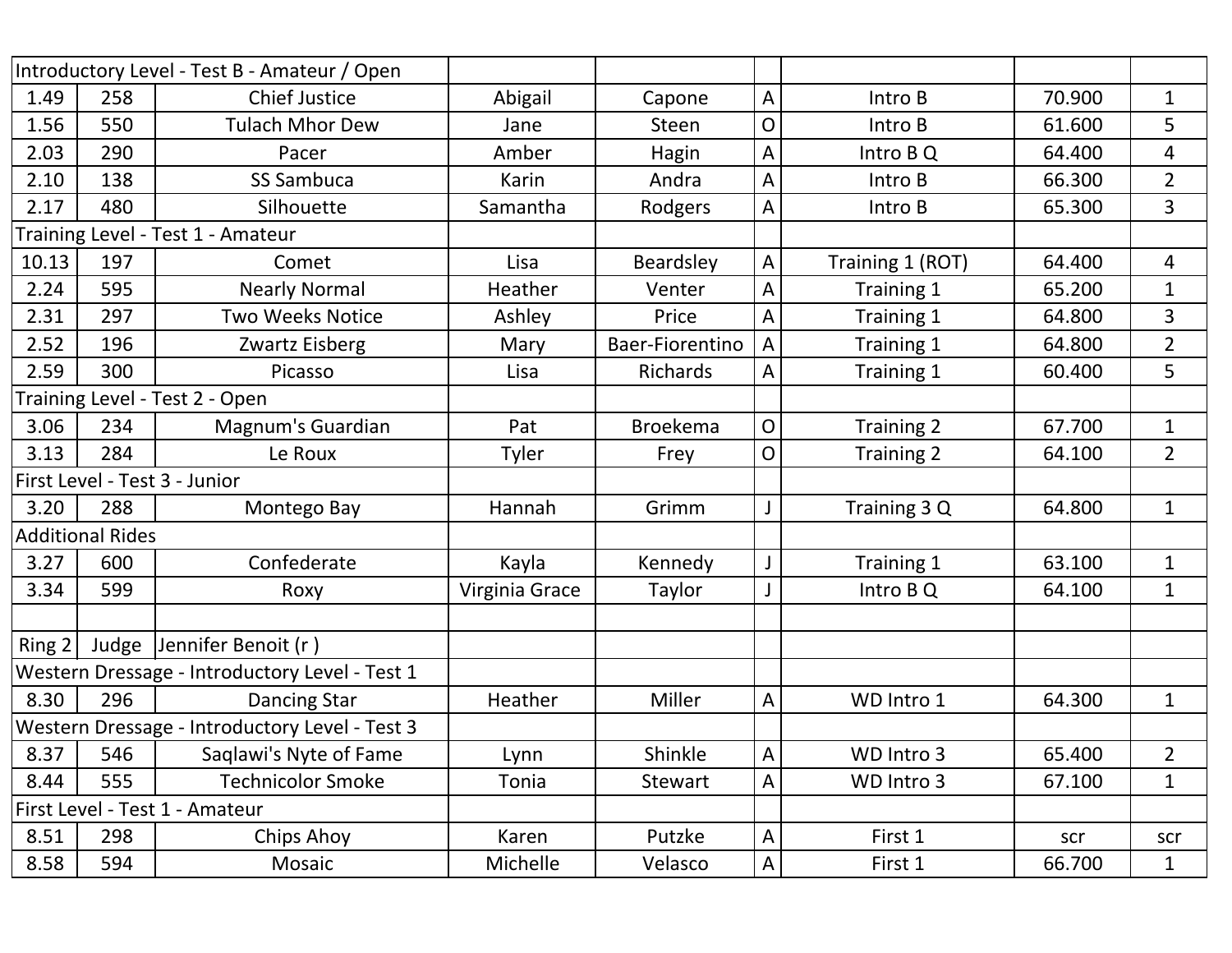|       |     | First Level - Test 2 - Amateur             |               |                 |                |                       |        |                         |
|-------|-----|--------------------------------------------|---------------|-----------------|----------------|-----------------------|--------|-------------------------|
| 9.05  | 598 | Adagio                                     | Cassidy       | Spurgeon        | A              | First 2               | 66.400 | 3                       |
| 9.12  | 286 | Ramses                                     | <b>Birgit</b> | Grafe           | A              | First 2               | 68.800 | $\mathbf{1}$            |
| 9.19  | 293 | Seattle Chief                              | Kate          | Johnson         | A              | First 2               | 66.600 | $2^{\circ}$             |
|       |     | Training Level - Test 1 - Open             |               |                 |                |                       |        |                         |
| 9.26  | 234 | Magnum's Guardian                          | Pat           | <b>Broekema</b> | $\overline{O}$ | Training 1            | 64.600 | $\overline{2}$          |
| 9.33  | 284 | Le Roux                                    | Tyler         | Frey            | O              | Training 1            | 65.800 | $\mathbf{1}$            |
|       |     | Training Level - Test 2 - Amateur / Junior |               |                 |                |                       |        |                         |
| 9.40  | 227 | Caspian                                    | Shelby        | <b>Brazeal</b>  |                | Training 2            | 66.400 | $\mathbf{1}$            |
| 9.47  | 300 | Picasso                                    | Lisa          | <b>Richards</b> | A              | <b>Training 2</b>     | 63.600 | $\overline{2}$          |
| 9.54  | 195 | Mac The Knife                              | <b>Brooke</b> | Austell         |                | Training 2            | 61.600 | $\overline{3}$          |
|       |     | Introductory Level - Pas De Deux           |               |                 |                |                       |        |                         |
| 10.01 | 596 | <b>High Cotton</b>                         | Amelia        | <b>Saling</b>   |                | <b>WT Pas De Deux</b> | 73.800 | $\mathbf{1}$            |
| 10.01 | 597 | Horseshoe Bend's Braveheart                | Emma          | Grimm           |                | <b>WT Pas De Deux</b> | 73.800 | $\mathbf{1}$            |
|       |     | Introductory Level - Test A - Amateur      |               |                 |                |                       |        |                         |
| 10.08 | 548 | Sonic Boom                                 | Chantae       | Smith           | A              | Intro A               | 63.100 | $\overline{3}$          |
| 10.15 | 219 | <b>Bonanza's Reflection</b>                | <b>Stacy</b>  | <b>Braniff</b>  | A              | Intro A               | 63.800 | $\overline{2}$          |
| 10.22 | 258 | <b>Chief Justice</b>                       | Abigail       | Capone          | A              | Intro A               | 71.600 | $\mathbf{1}$            |
| 10.29 | 480 | Silhouette                                 | Samantha      | Rodgers         | A              | Intro A               | 61.600 | $\overline{\mathbf{4}}$ |
|       |     | Introductory Level - Test A - Amateur      |               |                 |                |                       |        |                         |
| 11.04 | 138 | <b>SS Sambuca</b>                          | Karin         | Andra           | A              | Intro A               | 71.600 | $\mathbf{1}$            |
| 11.11 | 550 | <b>Tulach Mhor Dew</b>                     | Jane          | <b>Steen</b>    | O              | Intro A               | 62.200 | 3                       |
| 11.18 | 299 | <b>Copper Chancellor</b>                   | Rebecca       | Quinones        | A              | Intro A               | 64.700 | $\overline{2}$          |
|       |     | Introductory Level - Test A - Junior       |               |                 |                |                       |        |                         |
| 11.25 | 281 | <b>NoTorius</b>                            | Laken         | Eby             |                | Intro A               | 68.400 | $\mathbf{1}$            |
| 11.32 | 218 | Misu Koran Koi                             | Jesse         | <b>Bennett</b>  |                | Intro A               | 59.100 | 4                       |
| 11.39 | 292 | Champ                                      | Katelyn       | Jaroszeski      |                | Intro A               | 62.500 | 3                       |
| 11.46 | 590 | Venue                                      | <b>Darius</b> | Taylor          |                | Intro A               | 66.900 | $\overline{2}$          |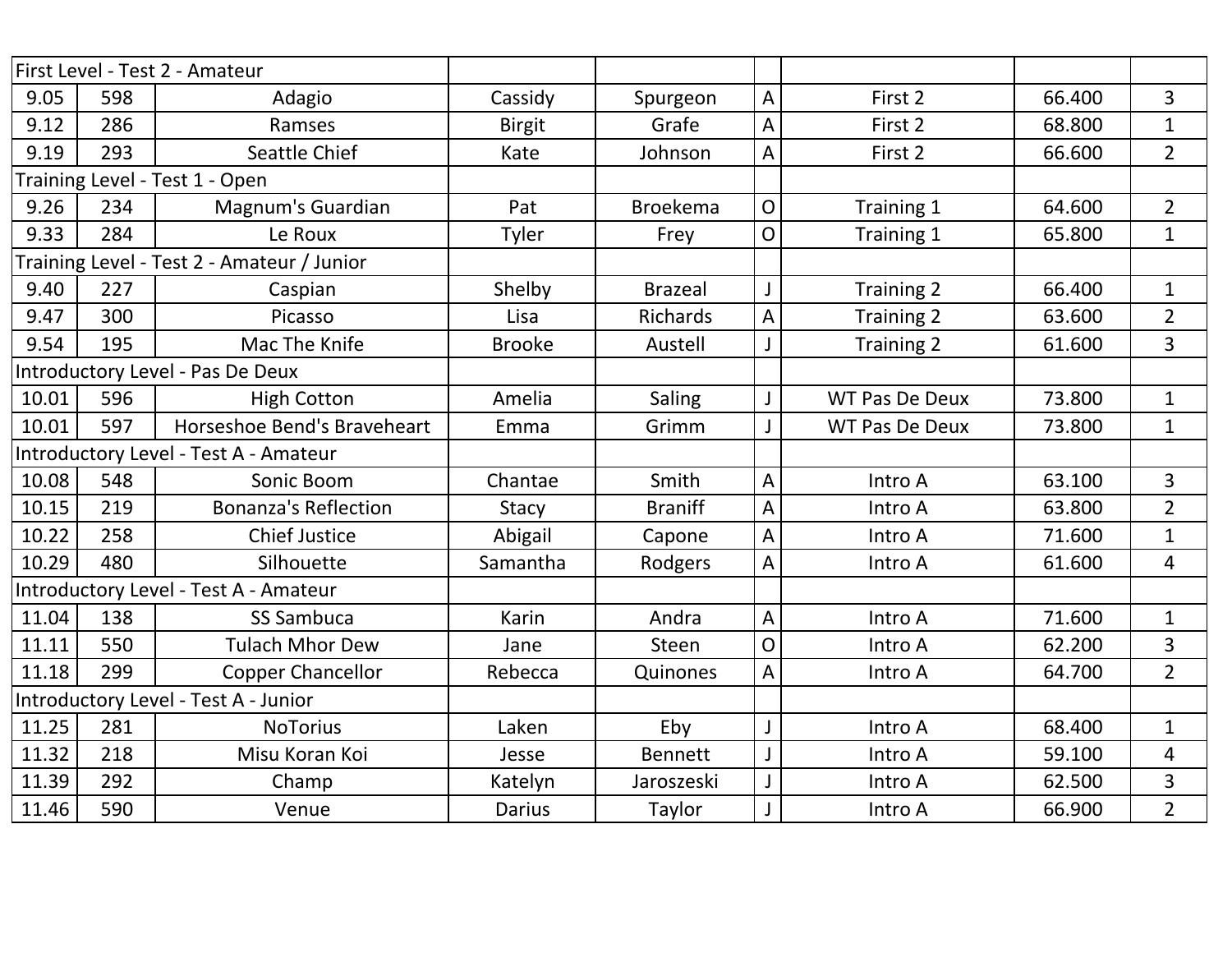|       |     | First Level - Test 3 - Open / Amateur    |                |               |                |                       |        |                |
|-------|-----|------------------------------------------|----------------|---------------|----------------|-----------------------|--------|----------------|
| 11.53 | 547 | Paint Your Wagon                         | Adriana        | Smith         | $\overline{O}$ | First 3 Q             | 66.000 | $\mathbf{1}$   |
| 12.00 | 197 | Comet                                    | Lisa           | Beardsley     | A              | First 3Q              | 63.500 | $\overline{2}$ |
| 12.07 | 592 | And A Nod                                | <b>Barbara</b> | Turner        | A              | First 3Q              | scr    | scr            |
|       |     | Para Equestrian - 1A - Team Test         |                |               |                |                       |        |                |
| 12.14 | 296 | Rocky                                    | Maribeth       | Larsen        | A              | Para Dressage 1a Team | 74.000 | $\mathbf{1}$   |
|       |     | Training Level - Pas De Deux             |                |               |                |                       |        |                |
| 12.28 | 289 | <b>High Cotton</b>                       | Hannah         | Grimm         |                | Pas De Deux           | 77.800 | $\mathbf{1}$   |
| 12.28 | 593 | <b>NoTorius</b>                          | Michelle       | Velasco       | A              | Pas De Deux           | 77.800 | $\mathbf{1}$   |
| 12.35 | to  | 1:44 Lunch                               | Lunch          | Lunch         |                | Lunch                 |        |                |
|       |     | Introductory Level - Test B - Amateur    |                |               |                |                       |        |                |
| 1.44  | 192 | Cassidy                                  | Kara           | Argus         | A              | Intro B Q             | 70.900 | $\mathbf{1}$   |
| 1.51  | 285 | Mabel                                    | <b>Beth</b>    | Gould         | A              | Intro B Q             | scr    | scr            |
| 1.58  | 544 | Donna Gracia                             | Linda          | Scott         | A              | Intro B Q             | scr    | scr            |
|       |     | Second Level - Test 1 - Amateur          |                |               |                |                       |        |                |
| 2.05  | 489 | Millie                                   | Taylor         | Ruth          | A              | Second 1              | 63.700 | $\mathbf{1}$   |
|       |     | Third Level - Test 3 - Open              |                |               |                |                       |        |                |
| 2.12  | 573 | South Boston                             | Annie          | Stockdale     | $\overline{O}$ | Third 3 Q             | 63.600 | $\mathbf{1}$   |
|       |     | First Level - Test 3 - Junior            |                |               |                |                       |        |                |
| 2.19  | 288 | Montego Bay                              | Hannah         | Grimm         | $\mathsf{J}$   | First 3Q              | 62.100 | $\mathbf{1}$   |
|       |     | Training Level - Test 3 - Amateur        |                |               |                |                       |        |                |
| 2.26  | 199 | Cool Man Shade                           | Lisa           | Beardsley     | A              | Training 3 Q          | 60.800 | $2^{\circ}$    |
| 2.33  | 239 | Revolver                                 | Shantel        | <b>Brooks</b> | A              | Training 3 Q          | scr    | scr            |
| 2.40  | 291 | From Hello                               | Sarah          | Hayes         | A              | Training 3 Q          | 65.000 | $\mathbf{1}$   |
|       |     | Second Level - Test - 3 - Open / Amateur |                |               |                |                       |        |                |
| 2.47  | 591 | Macintosh                                | Gwen           | Taylor-Kirk   | A              | Second 3 Q            | 64.000 | $\mathbf{1}$   |
| 2.54  | 549 | Nash                                     | Stephanie      | Stalvey       | $\overline{O}$ | Second 3              | 62.400 | $\overline{2}$ |